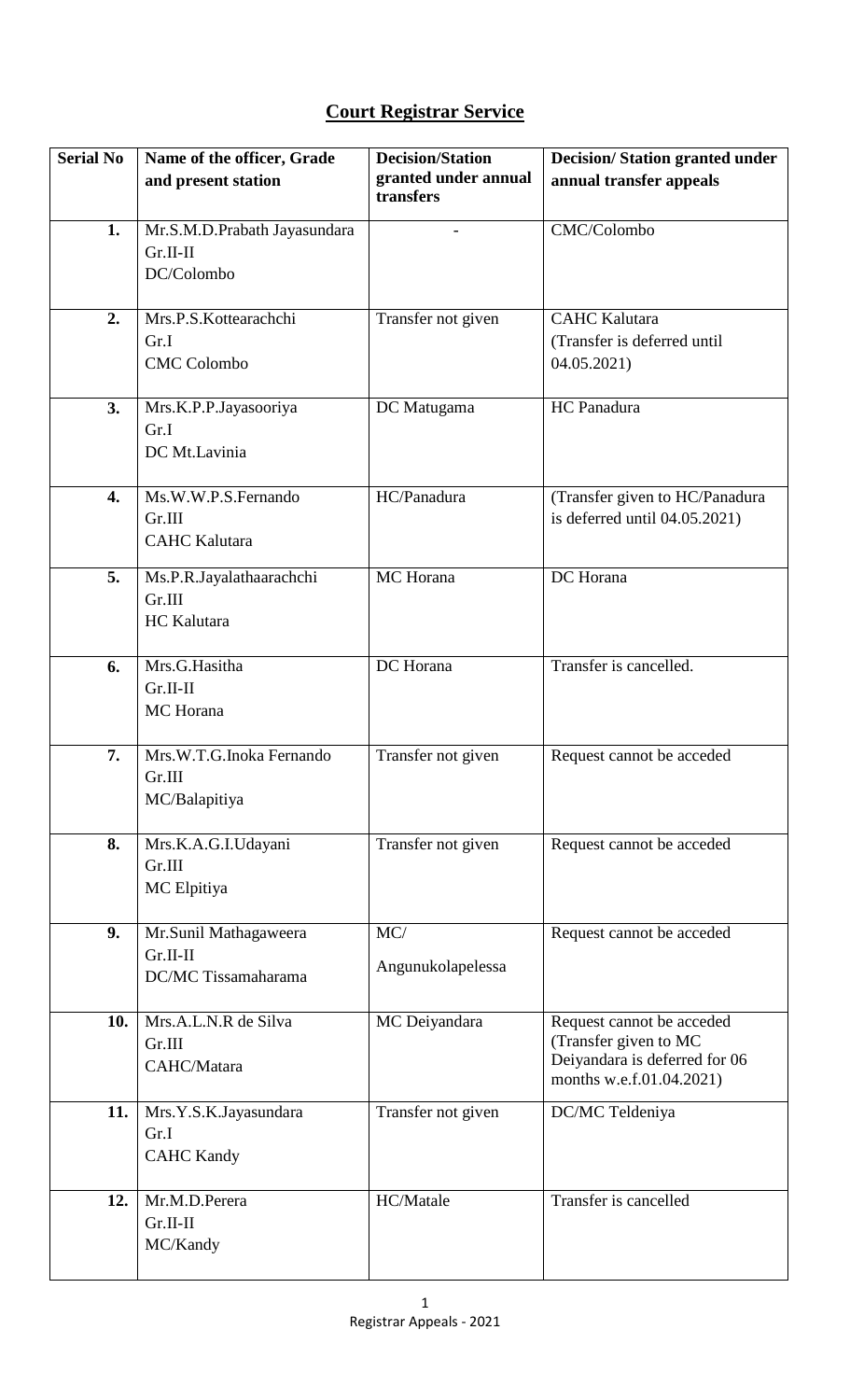| 13. | Mr.A.L.M.Riluwan           |                        | <b>CAHC Kandy</b>         |
|-----|----------------------------|------------------------|---------------------------|
|     | $Gr.II-II$                 |                        |                           |
|     | DC/MC Teldeniya            |                        |                           |
|     |                            |                        |                           |
| 14. | Mr.A.Rohana Dayananda      |                        | DC/MC Pelmadulla          |
|     | Gr.III                     |                        |                           |
|     | DC Embilipitiya            |                        |                           |
|     |                            |                        |                           |
| 15. | Mrs.H.A.N.S.Gunathilake    | Transfer not given     | Request cannot be acceded |
|     | $Gr.II-II$                 |                        |                           |
|     | DC/MC Warakapola           |                        |                           |
|     |                            |                        |                           |
| 16. | Mr.U.D.Kapila Ranasinghe   | <b>HC Chilaw</b>       | Request cannot be acceded |
|     | $Gr.II-II$                 |                        |                           |
|     | DC Kurunegala              |                        |                           |
|     |                            |                        |                           |
| 17. | Mrs.Y.M.Balasinghe         | Transfer not given     | Request cannot be acceded |
|     | Gr.III                     |                        |                           |
|     | MC Kurunegala              |                        |                           |
|     |                            |                        |                           |
| 18. | Mr. S.A.M.K.Wimalasooriya  | <b>CAHC Kalutara</b>   | Transfer is cancelled     |
|     | Gr.I                       |                        |                           |
|     | DC Badulla                 |                        |                           |
|     |                            |                        |                           |
| 19. | Mrs.G.G.Y.N.Karunarathne   | HC Badulla             | <b>MC</b> Bibile          |
|     | Gr.I                       |                        |                           |
|     | HC Monaragala              |                        |                           |
|     |                            |                        |                           |
| 20. | Mrs.D.M.S.Dissanayake      | MC Bandarawela         | DC Badulla                |
|     | Gr.III                     |                        |                           |
|     | DC/MC Wellawaya            |                        |                           |
| 21. | Mrs.R.N.Ranatunge          | Transfer not given     | HC Badulla                |
|     | $Gr.II-II$                 |                        |                           |
|     | MC Bibile                  |                        |                           |
|     |                            |                        |                           |
| 22. | Mrs.M.L.F.Sareema          | Transfer not given     | Request cannot be acceded |
|     | Gr.III                     |                        |                           |
|     | DC/Kalmunai                |                        |                           |
| 23. | Mrs.M.Thiruchelvam         | <b>CAHC</b> Batticaloa |                           |
|     | $Gr.II-II$                 |                        | Request cannot be acceded |
|     | MC Sammanthurai            |                        |                           |
|     |                            |                        |                           |
| 24. | Mr.N.K.Kajarooban          | Transfer not given     | Request cannot be acceded |
|     | Gr.III                     |                        |                           |
|     | DC/MC Mallakam             |                        |                           |
|     |                            |                        |                           |
| 25. | Mrs.Meera Vadiwettikarasan | Transfer not given     | Request cannot be acceded |
|     | Gr.I                       |                        |                           |
|     | HC/Vauniya                 |                        |                           |
|     |                            |                        |                           |
|     |                            |                        |                           |